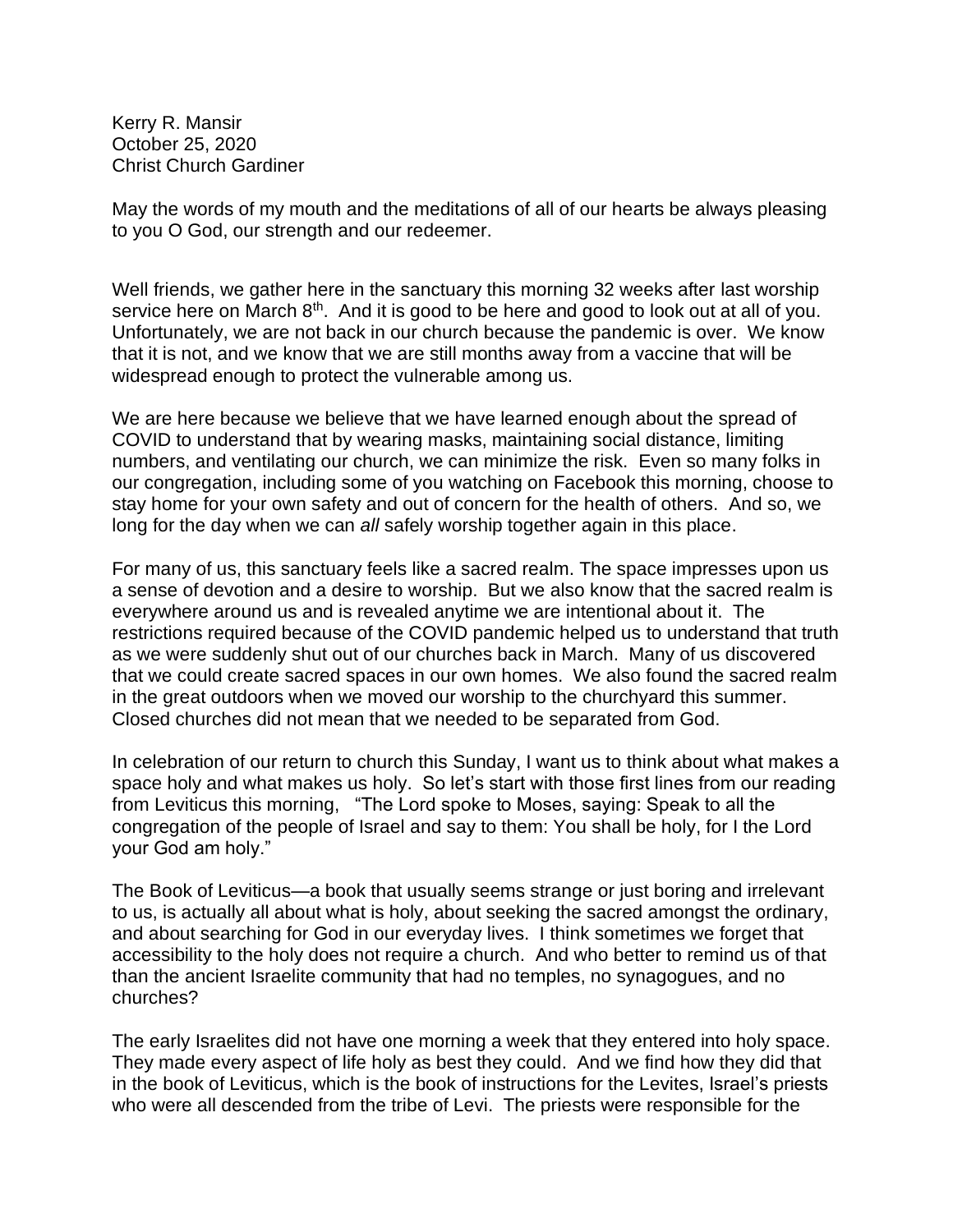people's worship of God—they were the mediators between God and the people—and Leviticus lays out how the people needed to act in order to be "holy."

Now holiness is incredibly important to the priestly writers of Leviticus. Not because people needed to be holy to prove themselves worthy of salvation. After all, *personal*  salvation was a foreign concept to ancient Israel. Seeking holiness was crucial, because holiness is the primary attribute of God. And in order for a holy God to dwell in the midst of an unholy people, there was a certain order that needed to be maintained.

If we only knew of the selection from Leviticus that we heard this morning, we might not realize how varied and extensive the commandments are in this book, pertaining to all aspects of life. Leviticus is rightly concerned with rules about fair judgment and healthy relationships with those in our community like we see in these verses. And of course, the commandment to love your neighbor as yourself, along with love God with all your heart, soul, and mind, are the foundation for all the law and the prophets. We heard Jesus reminding the Pharisees of that in this morning's Gospel.

But even as foundational as those law were for the people of Israel, there are a hundred other particular rules in Leviticus and elsewhere in the Bible that sound trivial to our modern ears. Rules for how men should cut their hair and trim their beards when they are grieving. Prohibitions about sowing your field with two different kinds of seed. Warnings not to wear clothing made of both wool and linen. Restrictions on what kind of animals one may eat: only those that chew cud and have a divided hoof—which means cattle and sheep and rabbits are okay, but pigs are not.

And while these rules may sound inconsequential to us, what they mean when taken all together, is that God is in the details of even our everyday, mundane life, and that every aspect of our living matters to God. Leviticus outlines for us what holiness is and how can it be translated into life.

Now that is not to say that every commandment and prohibition found in Leviticus must be obeyed in order for us to seek the holiness that is God. We Christians, along with our Jewish brothers and sisters, must decide which of these rules make sense in our 21<sup>st</sup> century context, always asking ourselves how they reflect upon the greatest commandments to love God and love neighbor.

And yet, perhaps teaching that holiness is active, and found in every detail of our lives, reinforces for us, that even the most important of the moral imperatives like love your neighbor as yourself and welcome the stranger, must be seen as not emotional claims, but as required actions. In other words, it is not enough for us to *profess* that we love our neighbors and that we love the strangers in our midst. We must use our wealth like we believe that. We must use our time like we believe that. We must use our voices like we believe that. We must use our votes like we believe that. We must DO something because we seek the holiness of God to be reflected in us.